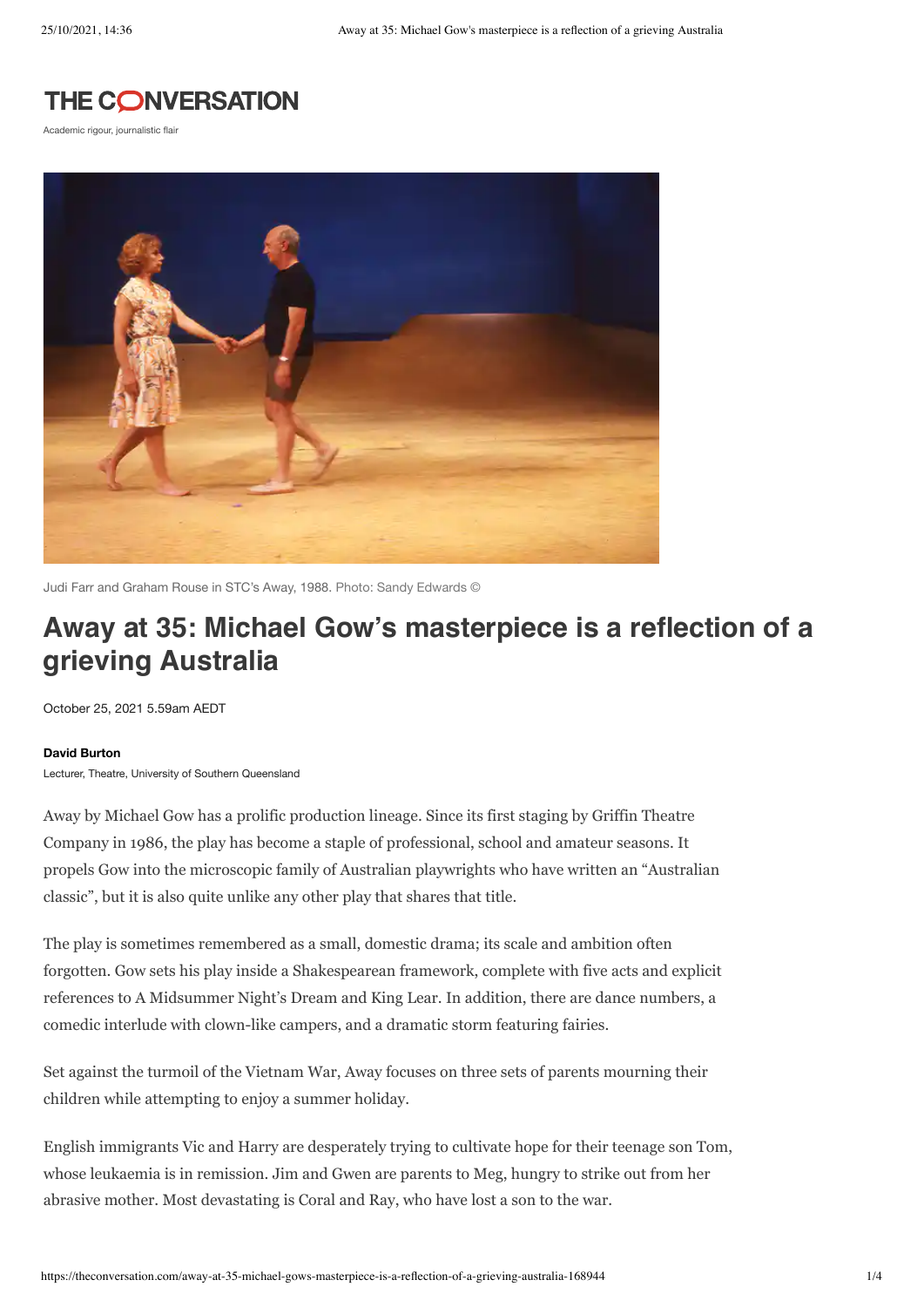

A summary of the play would make it seem a tragedy, but successful productions of Away are often cited for their tenderness and comedy. To read the script – as countless high school students have – the devastating grief at the heart of the play barely registers. Instead, Gow buries it in subtext, making it an actor's delight.

But perhaps most interesting, 35 years on, is how remarkably different Gow's writing was to his peers at the time.

# **A different kind of playwright**

David Williamson premiered [Don's](https://theconversation.com/dons-party-at-50-an-achingly-real-portrayal-of-the-hapless-australian-middle-class-voter-165609) Party in 1972, cementing Williamson's trademark style. His biting, satirical realism served to skewer the nationalistic pride that had come in the generation before him in works such as Ray Lawler Summer of the [Seventeenth](https://www.austlit.edu.au/austlit/page/C204052) Doll (1955). Williamson gave voice to a new version of middle-class Australia, manifesting in a restless populous that elected Gough Whitlam to power.

# *Read more: Don's Party at 50: an achingly real portrayal of the hapless Australian [middle-class](https://theconversation.com/dons-party-at-50-an-achingly-real-portrayal-of-the-hapless-australian-middle-class-voter-165609) voter*

Playwrights such as Louis [Nowra](https://apt.org.au/playwright/CP-nowkin) followed in Williamson's wake. His plays, like Inside the Island (1980), poke fun at the great Australian patriarch most familiarly described as an "ocker": the landloving patriot who was often revealed as violent, drunk and incompetent in these satirical works.

In Away, however, the men are long-suffering fathers, often attempting (and failing) to tame or defend their forthright, anxious wives.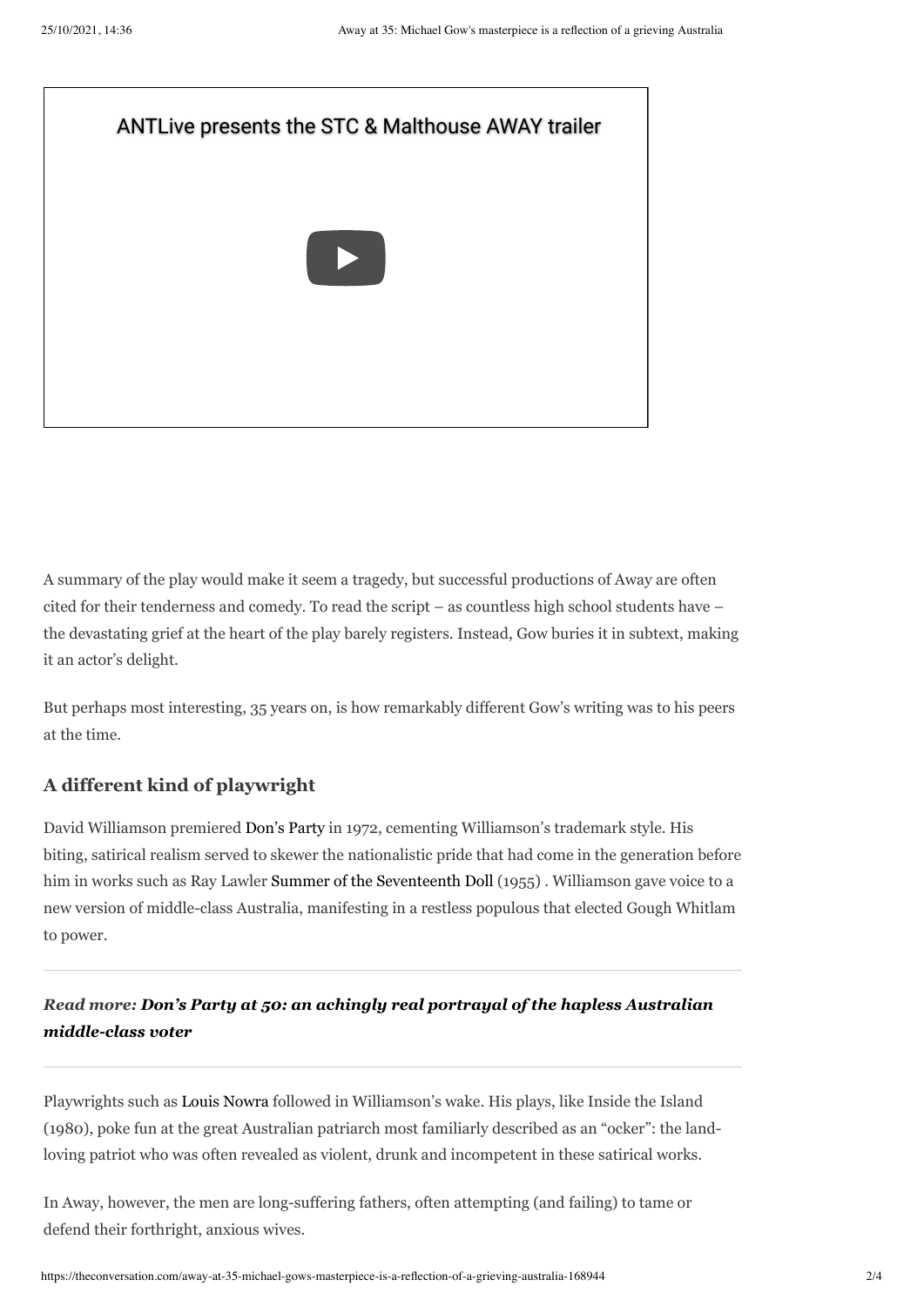Gow treats all his characters with compassion. Unlike other Australian plays of the era, Away doesn't have an ironic or satirical detachment. It instead sinks into the private and intimate lives of family holidays, while also asking big questions about the state of the nation.

# **Away's Australia**

This is a play about the hard-working middle-class: parents perpetually insecure in their relationship to the future generation.

Coral attempts to console herself over the loss of her son. She tells herself he paid the price to experience the luxuries of the country with the "highest standard of living on Earth". It is of little comfort.

Tom's parents desperately attempt, and fail, to keep the true bleakness of his illness away from him.

Gwen and Jim are permanently aspirational, seeking to protect their daughter Meg from the economic instability and hardship they experienced as young people. Gwen is so anxious about this desire she alienates her teenage daughter and almost everyone around her.

In the 1960s, when the play is set, 40% of Australia's population was under the age of 21, and Gow reflects on the awful vulnerability of parenthood. Many Australian playwrights are obsessed with [inter-generational](https://theconversation.com/beyond-sorry-colonial-oppression-on-australian-stages-41759) angst. The most straightforward explanation for this is Australia's cultural amnesia to its violent past.

## *Read more: Beyond Sorry: colonial [oppression](https://theconversation.com/beyond-sorry-colonial-oppression-on-australian-stages-41759) on Australian stages*

First Nations cave paintings receive a brief, banal mention in Away ("Amazing!" says one of the parents, enjoying them as a tourist), but the play was still written several years before Seven Stages of Grieving (1995) by Wesley Enoch and Deborah Mailman, the first [Indigenous](https://www.austlit.edu.au/austlit/page/C169246) Australian work to penetrate the mainstream theatre consciousness.

Most seductively, Gow offers a hopeful vision of Australia's future generations. True to a Shakespearean comedy, the play ends with broken couples reuniting in domestic, wedded comfort. Despite unbearable grief, the families grow and heal.

## **Away today**

It isn't easy to pinpoint any particular reason behind Away's enduring appeal. It is a well-written play, deserving of analysis and discussion, but there are likely more pragmatic reasons. The large ensemble casts make it suitable for diverse groups; its narrative threads are mostly contained to duologues, making it easy to rehearse; the script is punctuated by monologues which actors have used as staples of auditions into drama schools since its premiere.